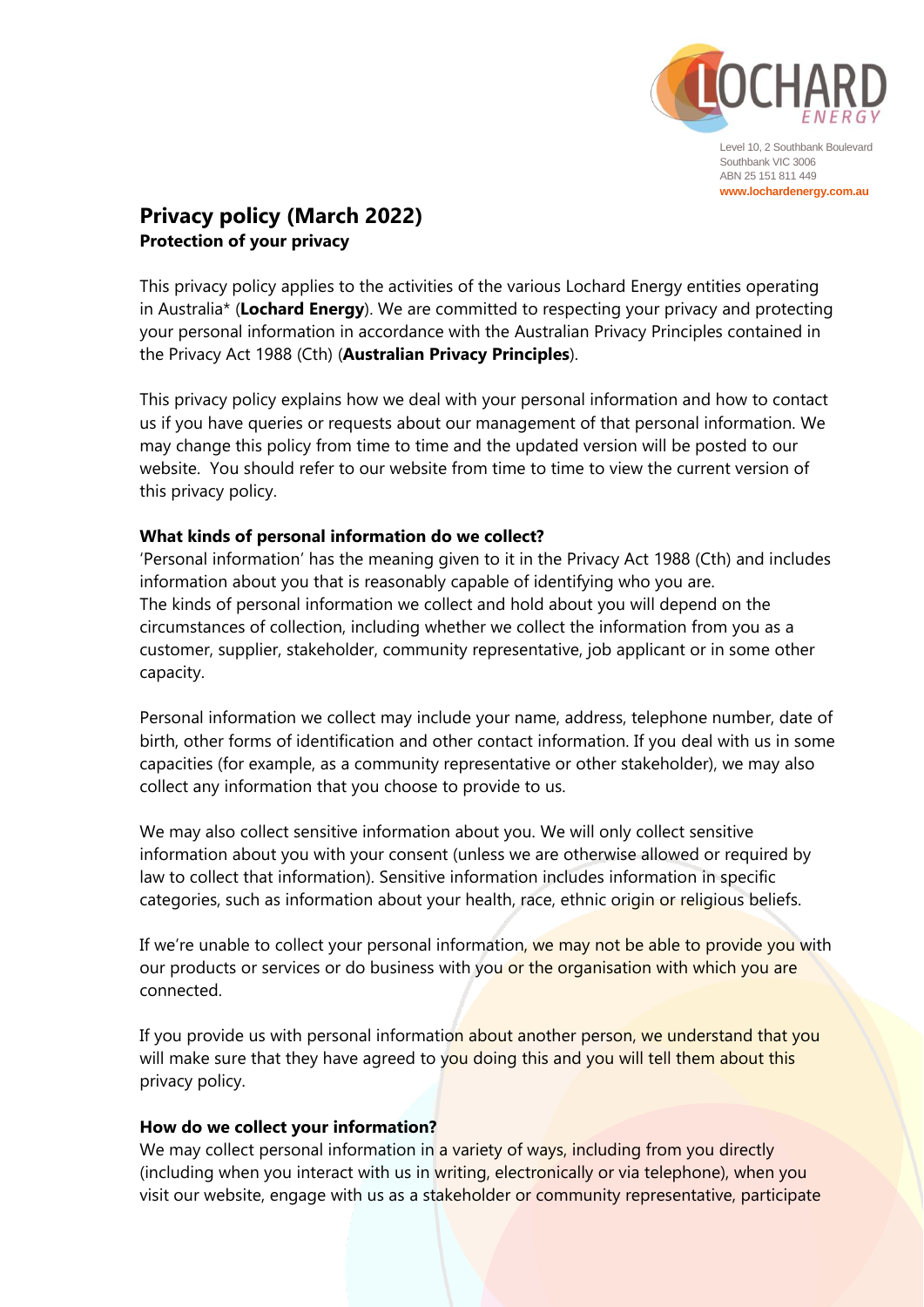

Level 10, 2 Southbank Boulevard Southbank VIC 3006 ABN 25 151 811 449 **www.lochardenergy.com.au**

in forums or events that we organise or promote, or when we supply products or services to you or you supply them to us.

# **How do we use your information?**

We use personal information for a variety of purposes to effectively conduct and manage our business, including:

- to provide our customers and prospective customers with information about us and our products and services
- to ensure safety at our sites
- for conducting appropriate checks for credit-worthiness and for fraud
- to comply with our legal and regulatory obligations
- in connection with the engagement of contractors and managing our relationships with our suppliers
- to engage with our stakeholders in the communities in which we operate
- to consider job applicants for current and future employment.

We may also use your information for other purposes required or authorised by or under law (including purposes for which you have provided your consent).

# **Who do we share your information with?**

To help us achieve the purposes listed above, from time to time we may disclose personal information to other persons including:

- to other Lochard Energy entities or our investors for those same purposes
- our service providers, contractors, suppliers and agents who assist us to provide products and services and to administer, manage, develop and grow our business
- credit providers and credit reporting
- government and regulatory authorities
- our professional advisors (such as auditors and lawyers)
- any other entity to whom we are required by law or court order to disclose it to.

The disclosures described above may involve your personal information being sent to overseas recipients in some contexts (for instance if any of our service providers are overseas). Countries in which such third parties may reside include the Philippines. We will take reasonable steps to ensure that any overseas recipients of our personal information will comply with the Australian Privacy Principles.

# **How do we store your information?**

We may store your information in hardcopy and/or in electronic form. We take reasonable steps to protect the personal information we hold from misuse, interference and loss, and from unauthorised access, modification or disclosure.